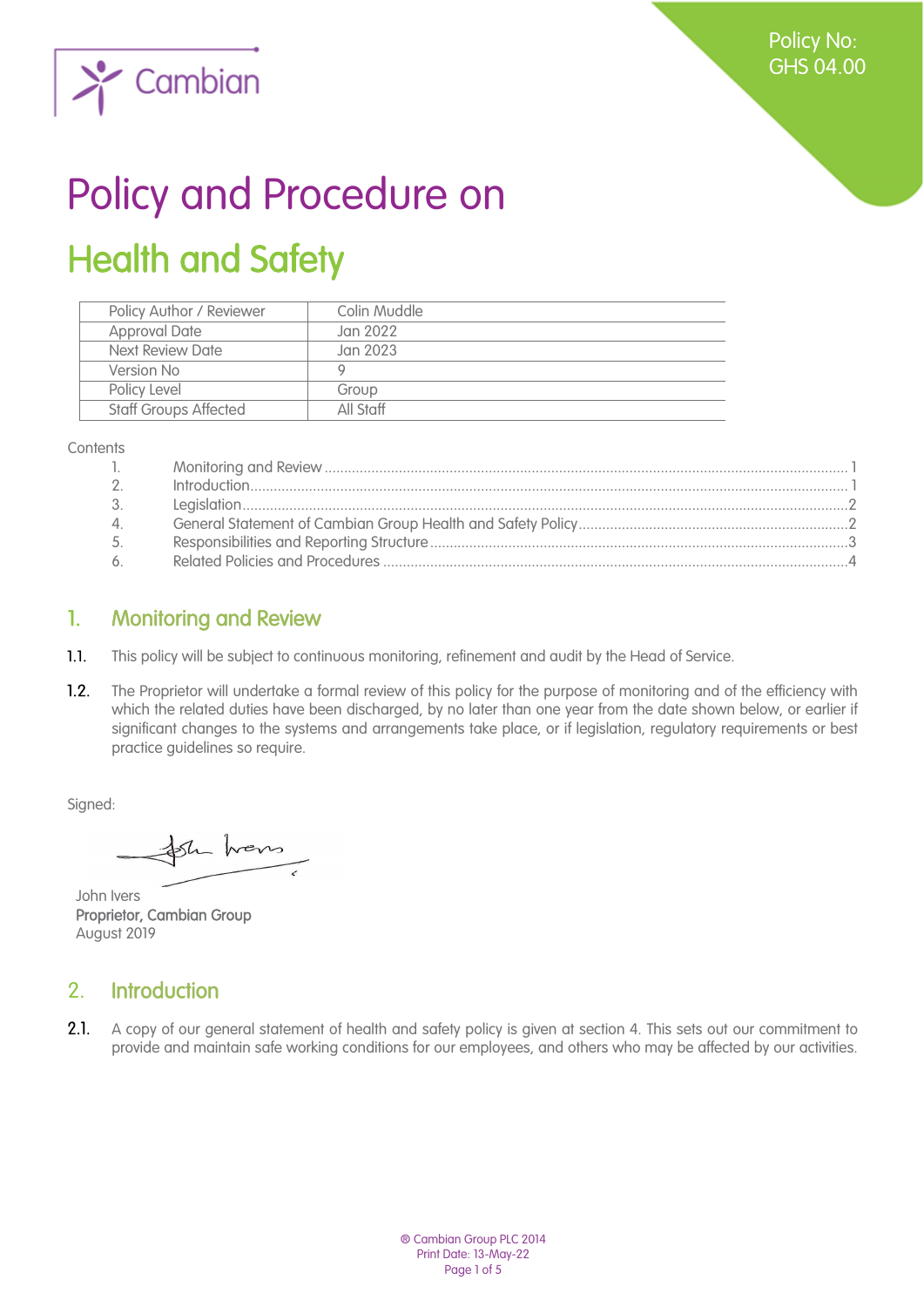

The objectives and implications of this statement are communicated to our employees, initially through our induction process and subsequently through the online training programme and the contents of this policy.

Policy No: GHS 04.00

- $2.2.$ Individual senior level responsibilities and reporting arrangements are detailed at section 5.
- $2.3.$ This policy is supported by our health and safety management system which details our arrangements for the effective management of our significant risks and exposures. This includes detailed policies and procedures, process for assessing risk, and our arrangements for emergencies, fire and first aid etc. These are listed at section 6.

### <span id="page-1-0"></span>3. Legislation

- $3.1.$ The purpose of this policy is to ensure that, as far as reasonably practicable, the safety of all employees, individuals in our care, visitors and any other individuals who may be affected by our activities is safeguarded through compliance with relevant health and safety legislation including:
	- Control of Asbestos Regulations 2012
	- Control of Substances Hazardous to Health Regulations 2002
	- Electricity at Work Regulations 1989
	- Equality Act 2010
	- Gas Safety (Installation and Use) Regulations 1994 and 1998
	- Health and Safety (Display Screen Equipment) Regulations 1992
	- Health and Safety (First Aid) Regulations 1991
	- Health and Safety (Safety Signs and Safety Signals) Regulations 1996
	- Health and Safety at Work etc. Act 1974
	- Management of Health and Safety at Work Regulations 1999
	- Manual Handling Operations Regulations 1992
	- Personal Protective Equipment at Work Regulations 1992
	- Regulatory Reform (Fire Safety) Order 2005
	- Reporting of Injuries, Diseases and Dangerous Occurrences Regulations 2013,
	- Work at Height Regulations 2005
	- Workplace (Health, Safety and Welfare) Regulations 1992

#### <span id="page-1-1"></span>4. General Statement of Cambian Group Health and Safety Policy

- $4.1.$ It is our policy to ensure, so far as is reasonably practicable, the safety of all employees and any other persons who may be directly affected by the activities of the Company.
- $4.2.$ So far as is reasonably practicable, Cambian Group will also:
	- Aim to achieve compliance with legal requirements through good occupational health and safety performance.
	- Provide adequate resources to implement this policy.
	- Establish and maintain a safe and healthy working environment.
	- Ensure that significant risks arising from work activities under our control are eliminated or adequately controlled.
	- Develop and implement appropriate occupational health and safety procedures, and safe working practices.
	- Include the management of health and safety as a specific responsibility of registered managers/heads/principals at all levels.
	- Ensure this policy is understood and implemented throughout the organisation.
	- Involve employees in health and safety decisions through consultation and co-operation.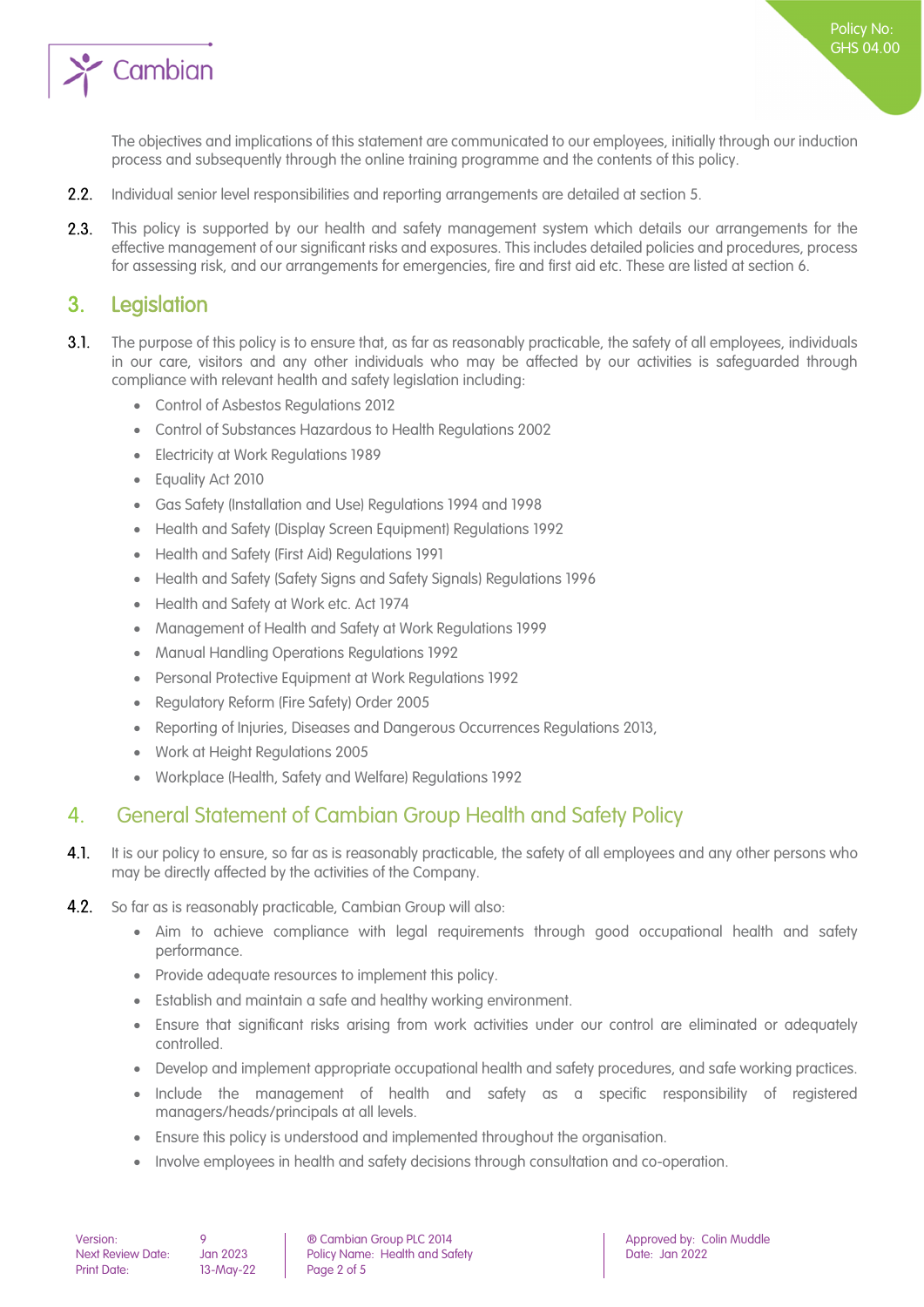

- Maintain workplaces under our control in a condition that is safe and without risk to health.
- <span id="page-2-0"></span>• Regularly review compliance with the policy and the management system that support it.

## 5. Responsibilities and Reporting Structure

- $5.1.$ To meet the objectives of our health and safety policy we have clearly defined senior level responsibilities for the management of health and safety. These are summarised in the following organogram.
- $5.2.$ This hierarchy does not necessarily represent the organisation for other business activities.
- $5.3.$ The Chief Operating Officer has ultimate responsibility for the formulation and implementation of the company's health and safety policy, and in particular for:
	- Ensuring that the necessary arrangements are in place for managing health and safety effectively, and that senior managers are accountable for health and safety.
	- Considering health and safety during the planning and implementation of business strategy.
	- Ensuring there are sufficient resources for meeting the objectives of the health and safety policy.
	- Including health and safety on the agenda of Board meetings and senior executive meetings.
	- Ensuring arrangements are in place to monitor and review health and safety performance across the company, including accidents and incidents; and ensuring that the necessary amendments are made to relevant policies, procedures and processes.
	- Periodically reviewing the objectives of the health and safety policy.
- $54$ Specific overall responsibility for the management of our health and safety programme on a day to day basis has been assigned to the Caretech Group Compliance and Regulation Director supported as appropriate by the Chief Operating Officer, Director of Facilities Maintenance and Group Clinical Lead . This includes:
	- Ensuring that the objectives of health and safety policy are implemented.
	- Ensuring that health and safety is considered prior to the implementation of new processes.
	- Ensuring that suitable policies and procedures are provided and implemented to meet the objectives of the health and safety policy.
	- Ensuring that there is a training policy in place so that employees are competent for their respective roles and their health and safety responsibilities.
	- Ensuring that arrangements are in place for the elimination or control of risks in relation to health and safety.
	- Ensuring suitable emergency arrangements are in place in relation to fire, accidents and first aid.
	- Ensuring suitable controls are in place for the effective management of contractors.
	- Ensure that reports, recommendations and notices issued by enforcement authorities, external auditors, and other relevant parties are evaluated and actioned within allocated timescales.
	- Ensuring that contractors are competent for the work they carry out and operate to an effective permit to work system where applicable.
	- Monitoring performance in relation to health and safety and reporting to the Chief Operating Officer on progress against the objectives of the health and safety policy.
	- Reviewing accidents and other incidents in relation to health and safety and reporting to the Chief Operating Officer on the outcome of these investigations.
	- Ensuring that all the essential elements of the health and safety system are implemented, monitored and reviewed.
- $5.5.$ Day to day responsibility for the management of health and safety at individual locations is delegated to School Heads/Principals and Registered Managers of each individual location. This includes:
	- Ensuring risk assessments are completed and reviewed for all significant work activities and the results of these assessments are implemented and communicated to employees.
	- Ensuring that the arrangements for fire, first aid, accidents and emergencies are implemented.

| Version:           |  |
|--------------------|--|
| Next Review Date:  |  |
| <b>Print Date:</b> |  |

 $13-May-22$  Page 3 of 5

Version: 9 ® Cambian Group PLC 2014 Approved by: Colin Muddle Policy Name: Health and Safety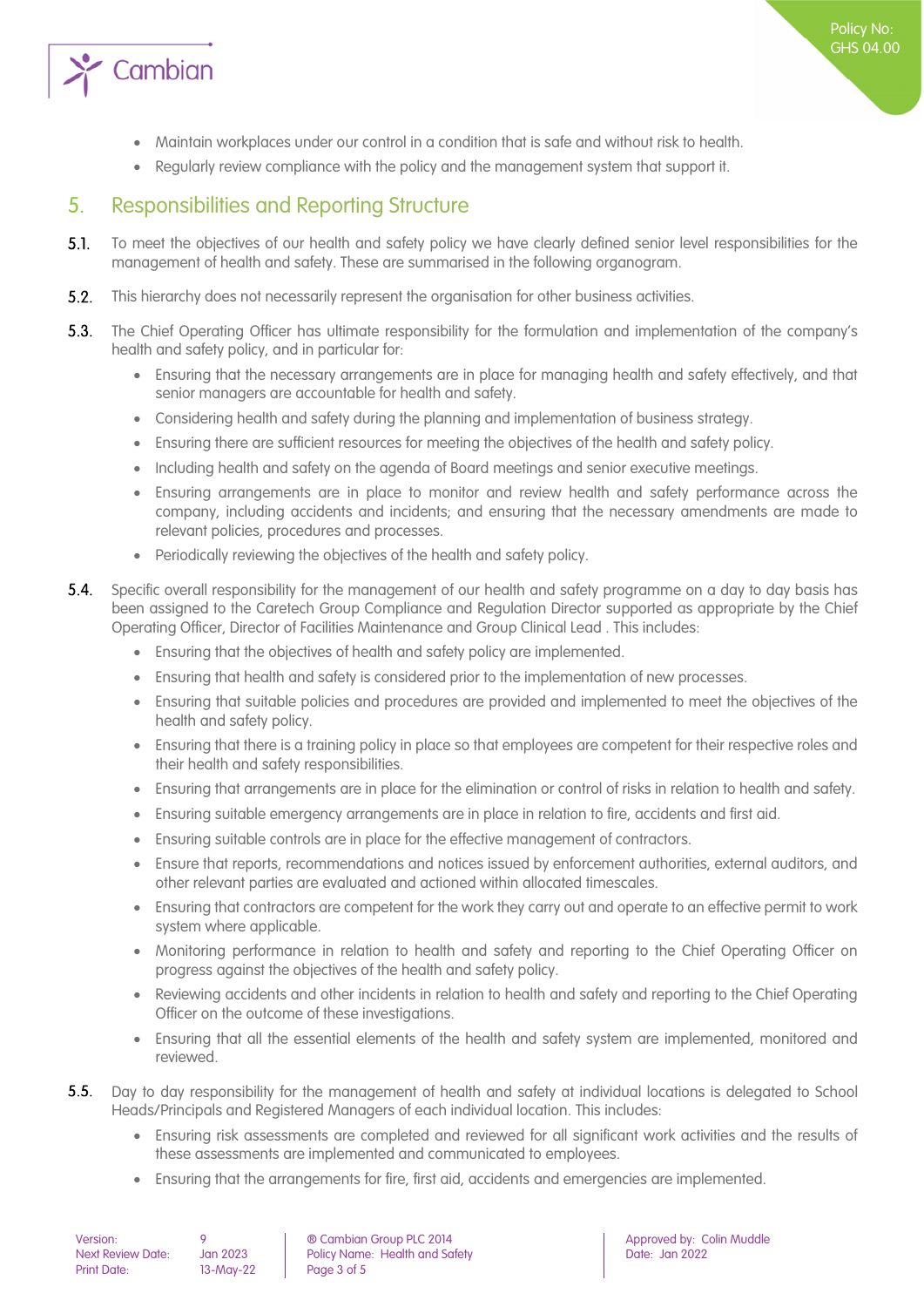

- Ensuring that accident and incidents have been reported, recorded, notified and investigated as appropriate, and records are maintained.
- Monitor health and safety standards on site at regular intervals and ensure remedial action is implemented.
- Ensuring that employees receive adequate training, information, instruction and supervision to discharge to their specific health and safety responsibilities.
- Promptly informing the Group Compliance and Regulation Director of any significant health and safety failure.
- Providing the Group Compliance and Regulation Director with regular reports on health and safety performance.
- Ensuring that local health and safety records and documentation are complete and are systematically stored.
- $5.6.$ Health and safety performance is reviewed locally on a monthly basis against defined key point indicators.
- $5.7.$ Health and safety risks are reviewed at a corporate level at the Quarterly Care Quality Committee.
- $5.8.$ Summary data is then submitted for review at the PLC Board.

#### <span id="page-3-0"></span>6. Related Policies and Procedures

| GHS 04.01          | Accidents/Incidents                       |
|--------------------|-------------------------------------------|
| GHS 04.02          | Asbestos                                  |
| GHS 04.03          | Checklists                                |
| GHS 04.04          | Consultation                              |
| GHS 04.05          | Contractors                               |
| GHS 04.06          | Control of Substances Hazardous to Health |
| GHS 04.07          | <b>Disability Discrimination</b>          |
| GHS 04.08          | <b>Display Screen Equipment</b>           |
| GHS 04.09          | <b>Fire Safety</b>                        |
| GHS 04.10          | First Aid                                 |
| GHS 04.11          | <b>Gas Safety</b>                         |
| 6.12.<br>GHS 04.12 | Lone Working                              |
| 6.13.<br>GHS 04.13 | Manual Handling                           |
| 6.14.<br>GHS 04.14 | Medical Oxygen                            |
| 6.15.<br>GHS 04.15 | New and Expectant Mothers                 |
| 6.16.<br>GHS 04.16 | Permit to Work                            |
| 6.17. GHS 04.17    | Personal Protective Equipment (PPE)       |
| 6.18. GHS 04.18    | <b>Risk Assessments</b>                   |
| 6.19. GHS 04.19    | Slips and Trips                           |
| 6.20. GHS 04.20    | Statutory Inspection                      |
|                    |                                           |